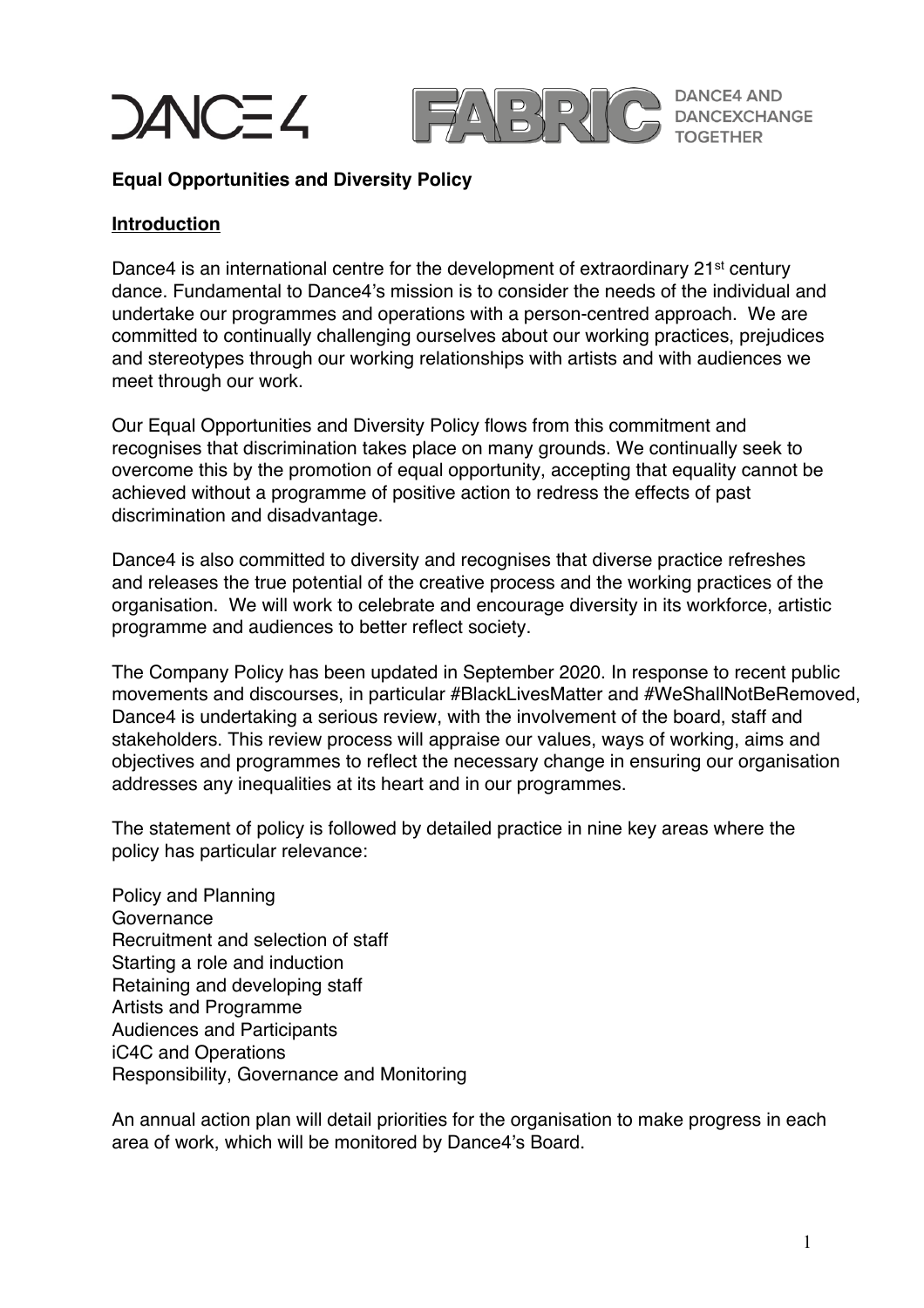# **Statement of Policy**

Dance4 recognises that groups and individuals are currently being discriminated against on the grounds of race, ethnicity, physical appearance, gender, disability, sexuality, gender reassignment, marital status, economic disadvantage, age, maternity/pregnancy and faith.

Dance4 is committed to overcoming this discrimination by the promotion of equal opportunity in its operations and accepts that equality cannot be achieved without a programme of positive action to redress the effects of past discrimination and disadvantage.

Dance4 is committed to ensuring the equality of access for all groups and individuals and no group or individual in contact with the company shall receive less favourable treatment than others or be discriminated against on the grounds of race, ethnicity, physical appearance, gender, disability, sexuality, gender reassignment, marital status, economic disadvantage, age, maternity/pregnancy and faith.

Dance4 is also committed to diversity and recognises that diverse practice refreshes and releases the true potential of the creative process and the working practices of the organisation. The Company will work to celebrate and encourage diversity in its workforce, artistic programme and its audiences to better reflect society.

It is a company rule which all employees are obliged to uphold that "All employees are required to observe the Company's Equal Opportunities and Diversity Policy". Failure to do so may render an employee liable to disciplinary action.

# **Policy and Planning**

Equal Opportunities and Diversity has been included in the Business Plan since 2009 and an executive summary is published on Dance4's website.

The Equal Opportunities and Diversity policy also is publicised on the Dance4 website and actively promoted through job packs and callouts, in induction procedures and through staff training sessions.

In reviewing policy and communications Dance4 will ensure language around equality and diversity is appropriate and relevant to current best practice.

The Equal Opportunities and Diversity policy will be reviewed by the Board every year.

An Action Plan will be put in place each year that will detail priority actions for the organisation to make progress and this will be reviewed by the Board every six months at Board meetings.

The Company Staff Handbook will include the requirement for any suspected discriminatory acts or practices to be reported to the Chief Executive. The policy will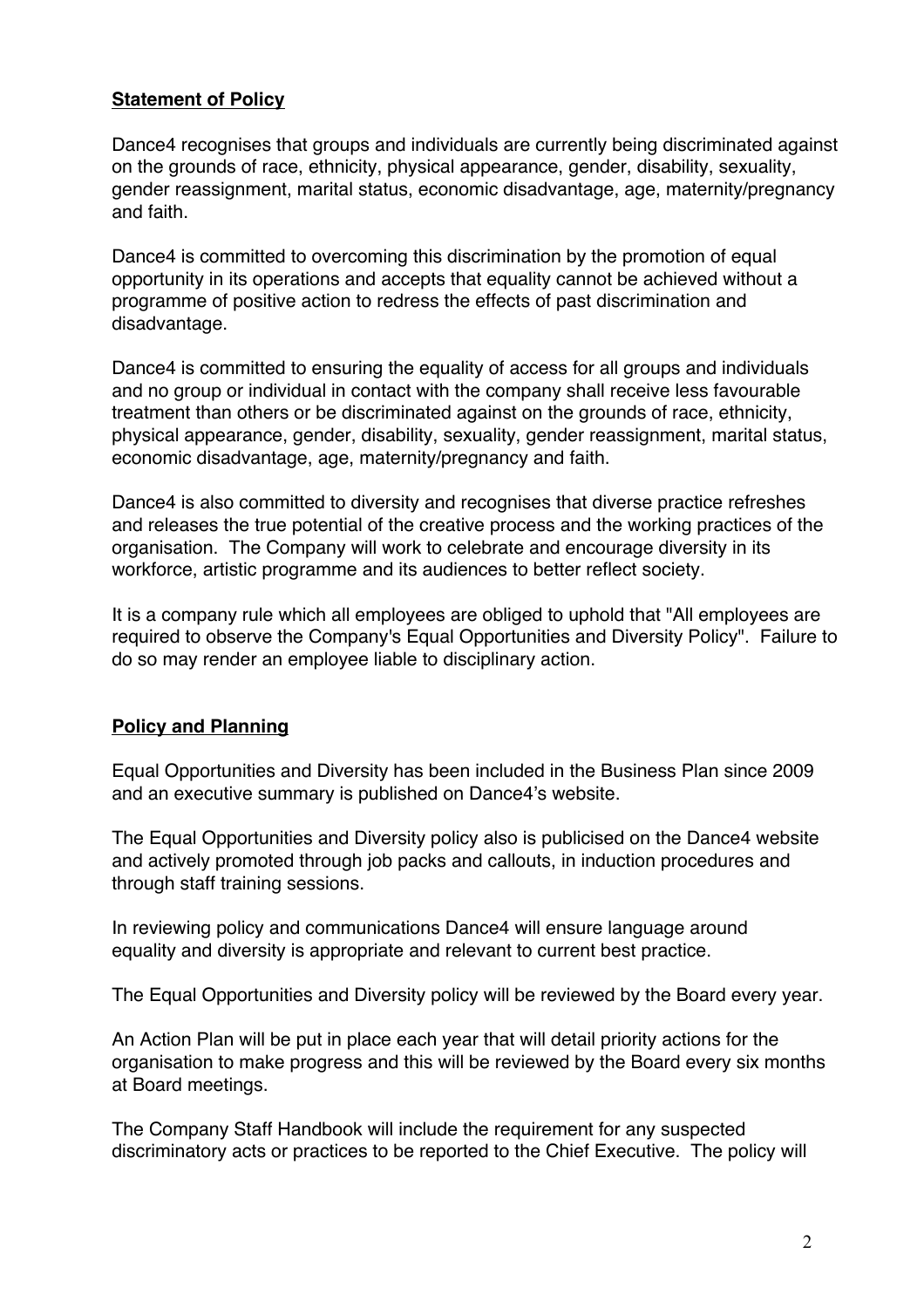state that individuals will not be victimised on the grounds that they have exposed action and policies that constitute acts of discrimination or harassment.

#### **Governance**

The Board of Dance4 will uphold and apply the principles of equality and diversity and ensure that the organisation is fair and open to all sections of the community.

In seeking new members, the Board will actively encourage a breadth of representation in respect of the skills map needed, but also having regard to diversity in ethnicity, gender, disability and other characteristics.

Targeted approaches will be made to potential Board members, as necessary to ensure that diversity is broadened and maintained

Board members will be offered training in equality and diversity.

# **Recruitment and selection of staff**

Equal opportunities employment practice will be used throughout recruitment practices to enable an inclusive and diverse workforce – see Recruitment practice guide (to be completed Autumn 19).

Open, external recruitment processes will be undertaken for all permanent, training and temporary roles unless a business case is demonstrated or legal reasons prevent this.

All posts, including internships will be paid at least at the National Living Wage for age 25 in force at the time, even if they are below this age.

All stated requirements especially qualifications, experience and skills will be totally relevant to the major functions of the job. These essential requirements will be the sole criteria to objectively shortlist and select applicants.

All such papers will avoid the use of discriminatory language.

Any changes in staff structure will take into account Dance4's commitment to providing opportunities for those entering careers in the arts through different entry routes including Apprenticeships and paid Internships.

Information in the job pack will include information about access, flexible working, and living in Nottingham.

All adverts to state: 'Dance4 is committed to equality of opportunity and diverse candidates are encouraged to apply'.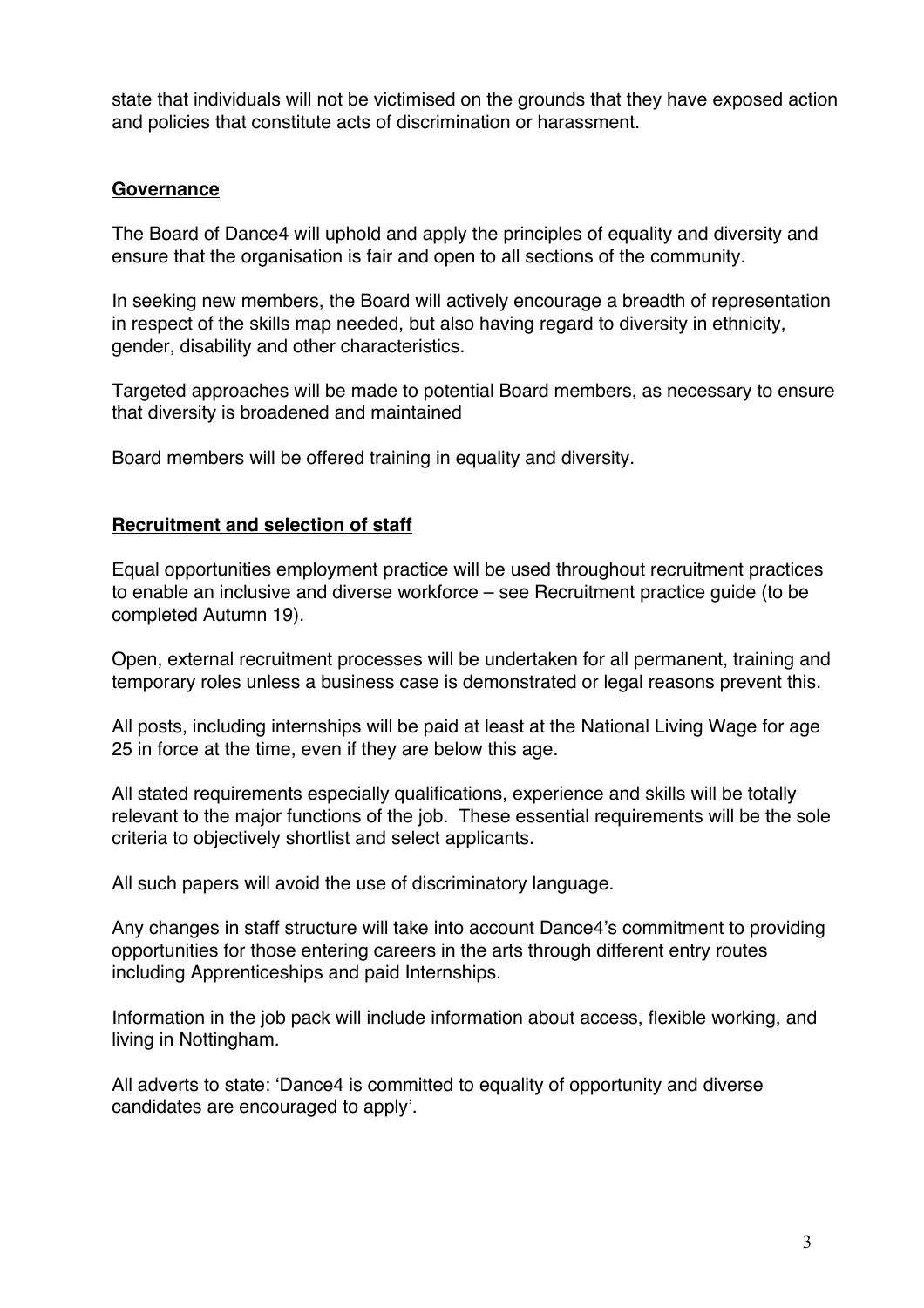Positive action may be taken by making internship opportunities and training roles only available to particular under-represented groups, as permitted within legislation, currently through the exceptions in the Equality Act 2010.

Advertising will be done as widely as is economically possible. Positive action may be taken with under-represented communities by sending copies of the advertisements to appear in media for particular groups.

Any internal candidate will be given the opportunity for an informal discussion about the job and it will be up to the employee to evaluate whether or not they meet the necessary requirements and whether or not to apply.

# **Starting a role and induction**

Staff appointed to roles will be supported from appointment to starting to ensure they have relevant and helpful information at all stages and are familiar with Dance4 and its working practices.

Written confirmation will be provided within two weeks of someone being appointed to a role and they will be asked about any access requirements they may have.

An induction pack and their contract will be sent to them no later than two weeks before their start date with useful information about local provisions and amenities.

Further information will be provided on their first day, including a detailed Staff Handbook and a face to face meeting to guide them through this. This will include highlighting their rights on flexible working, representation and time off. It will also include information about the local community, city and the cultural offer.

# **Retaining and Developing Staff**

Dance4 will put arrangements in place to make reasonable adjustment for a worker's access needs.

All staff are given training and development opportunities, including awareness of equality and diversity issues. Training arrangements are sensitive to diverse cultural and physical needs

The rights and responsibilities of staff are made explicit through their contract, Staff Handbook and through line management meetings. Procedures for dealing with discrimination, harassment and bullying are also clear.

Staff are entitled to take time off in lieu by arrangement and flexible working arrangements are available, as detailed in the Staff Handbook.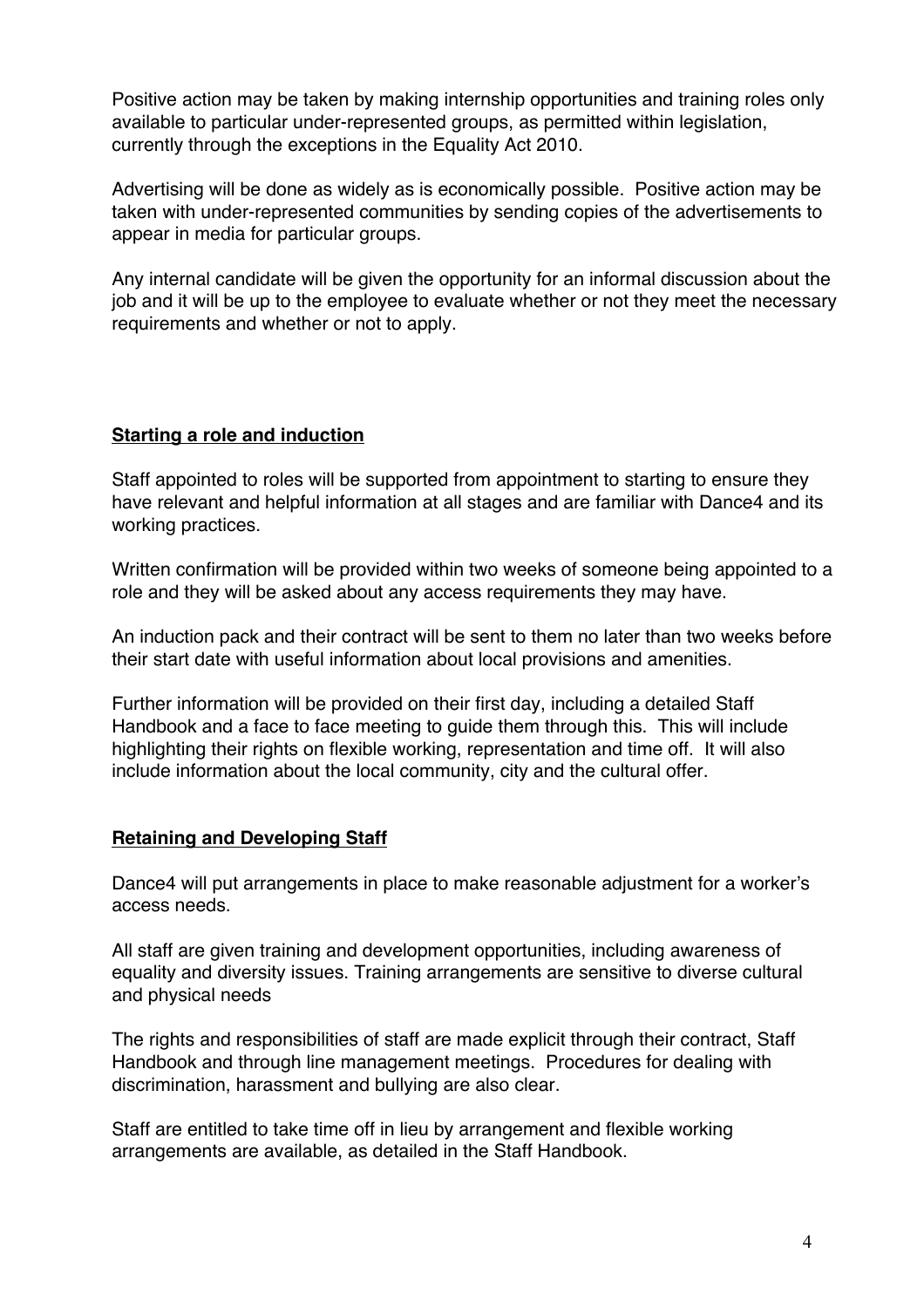Above employees' statutory rights there is a sick pay scheme in place and a period of paid bereavement leave.

# **Artists and Programme**

Dance4's artistic programme incorporates a range of approaches to the arts and artists *rather than* a single dominant aesthetic, methodology, technology or framework.

The programme reflects a broad range of work. Dance4's programme provides examples of artistic excellence from artists working in a variety of dance forms, from Ballet and Bharatanatyam to hip-hop and more experimental and contemporary practices.

Through our work and our programme, we always consider visual imagery used in marketing, and what this may communicate to an audience. We want to avoid using imagery that might make a negative statement about what a dancer's body 'should' look like. Our programme as a whole is diverse and inclusive, and we want this to be reflected in our marketing and advocacy materials.

Dance4 will always champion and advocate for good working practices in the field of dance and choreography. Support, advice and guidance is provided to individuals or groups as sought or as deemed necessary.

Access needs and associated costs are taken into consideration on a case by case basis. We are transparent about how artists can receive additional support towards their needs.

Positive action will be taken to encourage co-promoters to present culturally diverse and disabled artists.

Initiatives for young disabled dancers are offered through targeted support to help them with their participation and in progression routes through dance.

Outreach programmes (e.g. for CAT) will raise awareness of Dance4's young people's programmes and ensure gifted and talented young people are not excluded from taking part because of their economic status, race, disability or any other protected characteristics.

Opportunities offered for both local and national professional artists either through participation or performance opportunities, including engagement through digital tools to maximise the range of those that can be involved.

Rehearsal and performance spaces will be welcoming and accessible to ensure all artists are able to be part of the programme.

Dance4's good practice guide on recruitment and induction of staff will also be applied to engagement of artists where this is practical.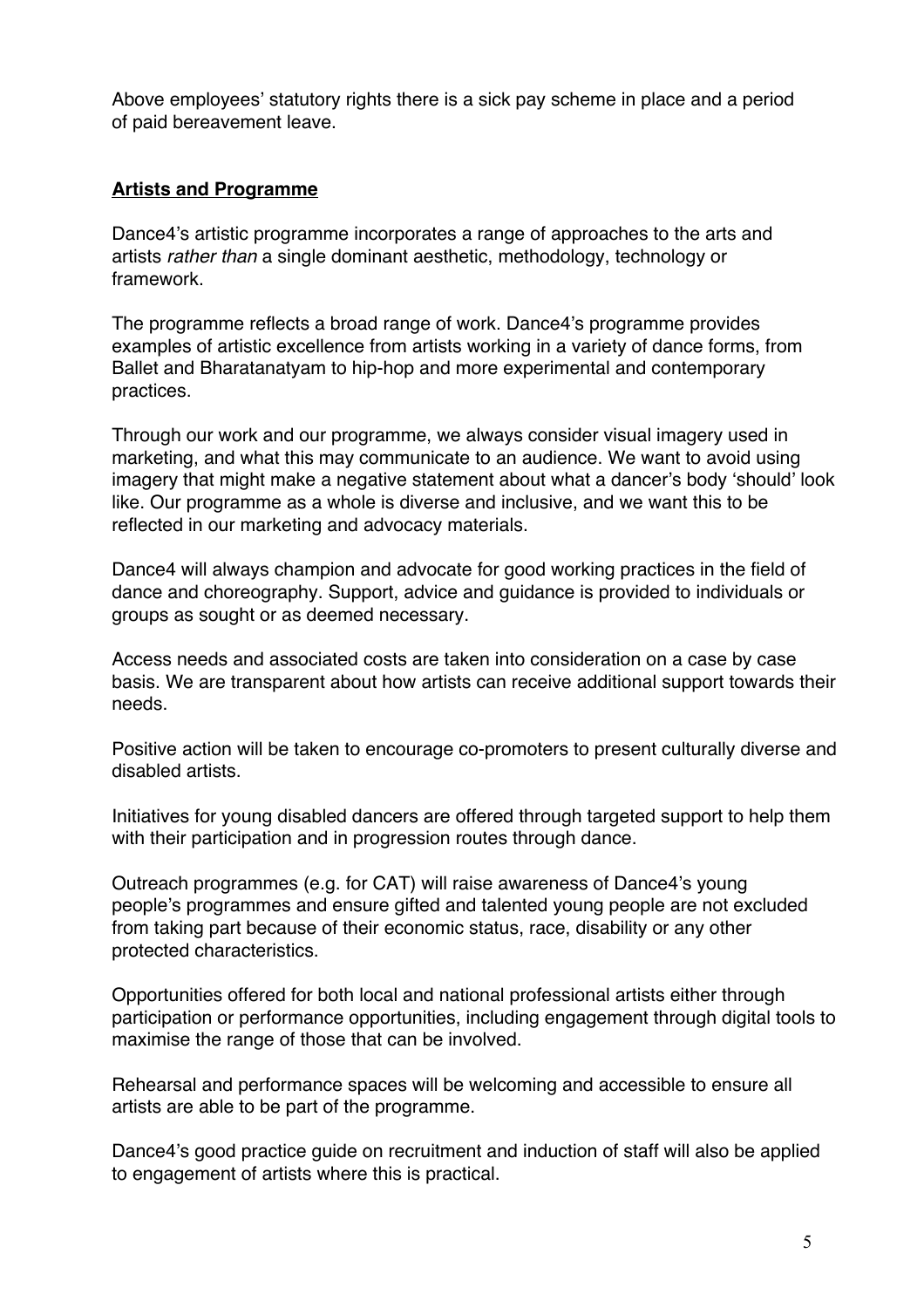#### **Audiences and Participants**

Dance 4 will encourage involvement in all forms of dance by all sections of the community as audiences and participants.

Develop our audiences and participants as inclusively as possible, and support audiences and participants with different needs from those of the dominant or majority population. Use of online platforms, software and other technology will be included in planning and delivery to overcome barriers to inclusion for audiences and participants.

Dance4 will support audience development through a programme of outreach work, consultation with local communities and organisations and the development of joint projects with a range of local groups in particular, educational establishments, African and Caribbean and Asian organisations, Women's and Family groups/centres and organisations working with disabled people*.*

Dance4 is committed to making tickets affordable for as many people as possible. Ticket prices to be kept as low as possible through the funding we receive and sharing and preview events are free so that there is always access to Dance4's programme for people on any level of income. Concessions are offered to all paid events for people in receipt of benefits (examples include but are not limited to pension credits, disability living allowance, jobseekers or universal credit). Pay What You Think or Can events are included where appropriate. An additional free ticket can be booked for a carer of a customer who would not be able to attend alone.

Dance4 will ensure that activities take place in buildings or environments that are welcoming, friendly and physically accessible.

Other venues and arts organisations wishing to promote dance will be encouraged to ensure their buildings are accessible for both audiences and performers.

Clear access information will be given on all relevant forms of publicity.

Public documents including publicity material, reports, newsletters etc. are available in a range of formats on request.

Dance 4's resources are publicised and available via our website and publicity, including publications, database information, public reports and research documents.

#### **iC4C and Operations**

Dance4's workspace at iC4C aims to be welcoming and accessible and efforts will always be made to meet users' access needs.

Consideration will always be given to ensure signage and language is nondiscriminatory and iC4C is a safe space to work for everyone.